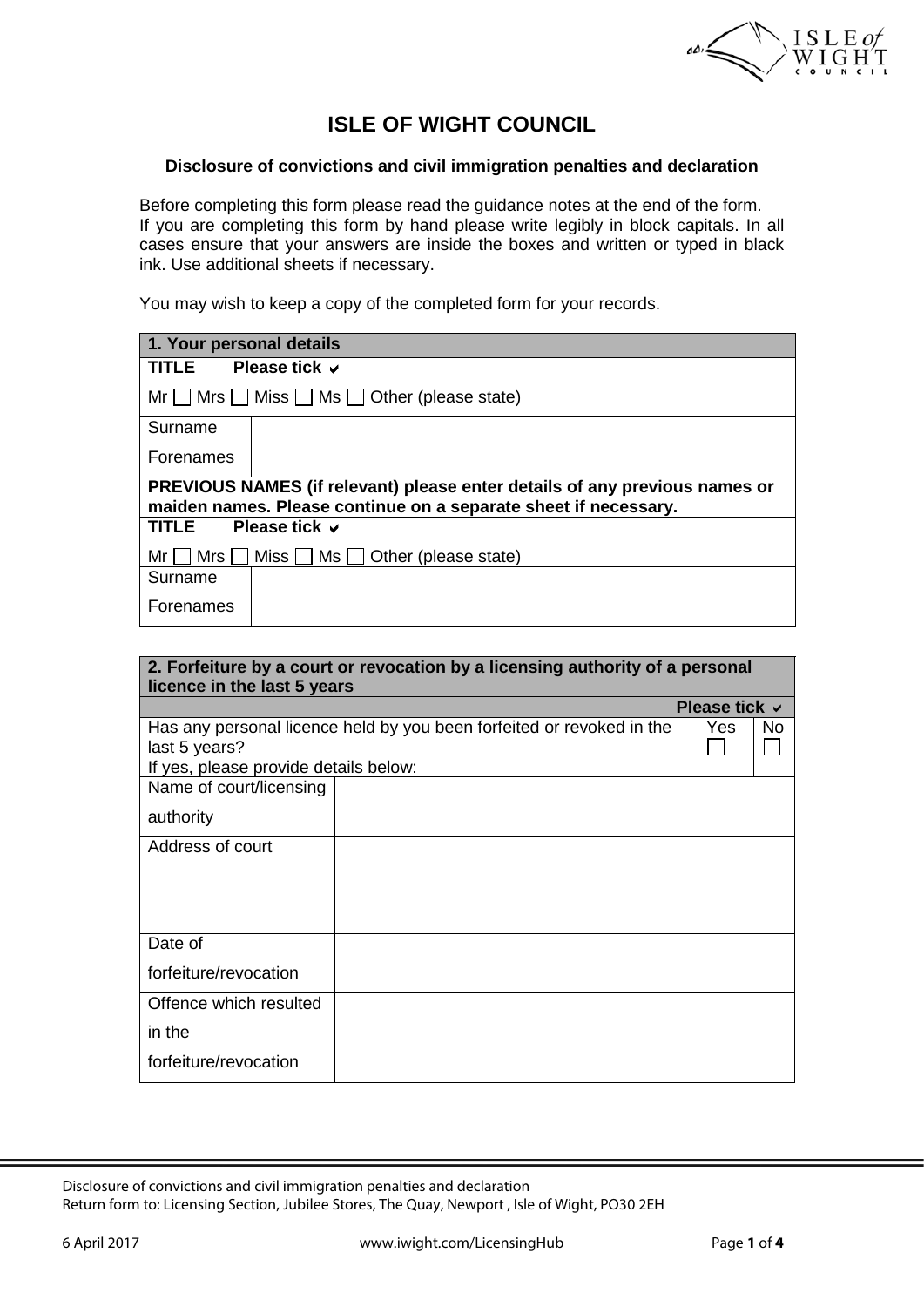

| Any additional details |  |
|------------------------|--|
|                        |  |
|                        |  |
|                        |  |

| 3. Relevant or foreign offences and civil immigration penalties                                                                                                                                                                                        |               |    |  |  |  |
|--------------------------------------------------------------------------------------------------------------------------------------------------------------------------------------------------------------------------------------------------------|---------------|----|--|--|--|
| Read Note 1                                                                                                                                                                                                                                            | Please tick ∨ |    |  |  |  |
| Have you been convicted of any relevant offence or foreign offence or<br>been required to pay a civil immigration penalty?                                                                                                                             | Yes           | No |  |  |  |
| If you have been convicted of any relevant offence you must provide details for each<br>conviction of the date of conviction, the name and location of the convicting court,<br>offence of which you were convicted and the sentence imposed:          |               |    |  |  |  |
|                                                                                                                                                                                                                                                        |               |    |  |  |  |
|                                                                                                                                                                                                                                                        |               |    |  |  |  |
|                                                                                                                                                                                                                                                        |               |    |  |  |  |
| If you have been convicted of any foreign offence you must provide details for each<br>conviction of the date of conviction, the name and location of the convicting court,<br>offence of which you were convicted and the sentence imposed:           |               |    |  |  |  |
|                                                                                                                                                                                                                                                        |               |    |  |  |  |
|                                                                                                                                                                                                                                                        |               |    |  |  |  |
|                                                                                                                                                                                                                                                        |               |    |  |  |  |
| If you have been convicted of any civil immigration penalty you must provide details<br>for each conviction of the date of conviction, the name and location of the convicting<br>court, offence of which you were convicted and the sentence imposed: |               |    |  |  |  |
|                                                                                                                                                                                                                                                        |               |    |  |  |  |
|                                                                                                                                                                                                                                                        |               |    |  |  |  |
|                                                                                                                                                                                                                                                        |               |    |  |  |  |

Disclosure of convictions and civil immigration penalties and declaration Return form to: Licensing Section, Jubilee Stores, The Quay, Newport , Isle of Wight, PO30 2EH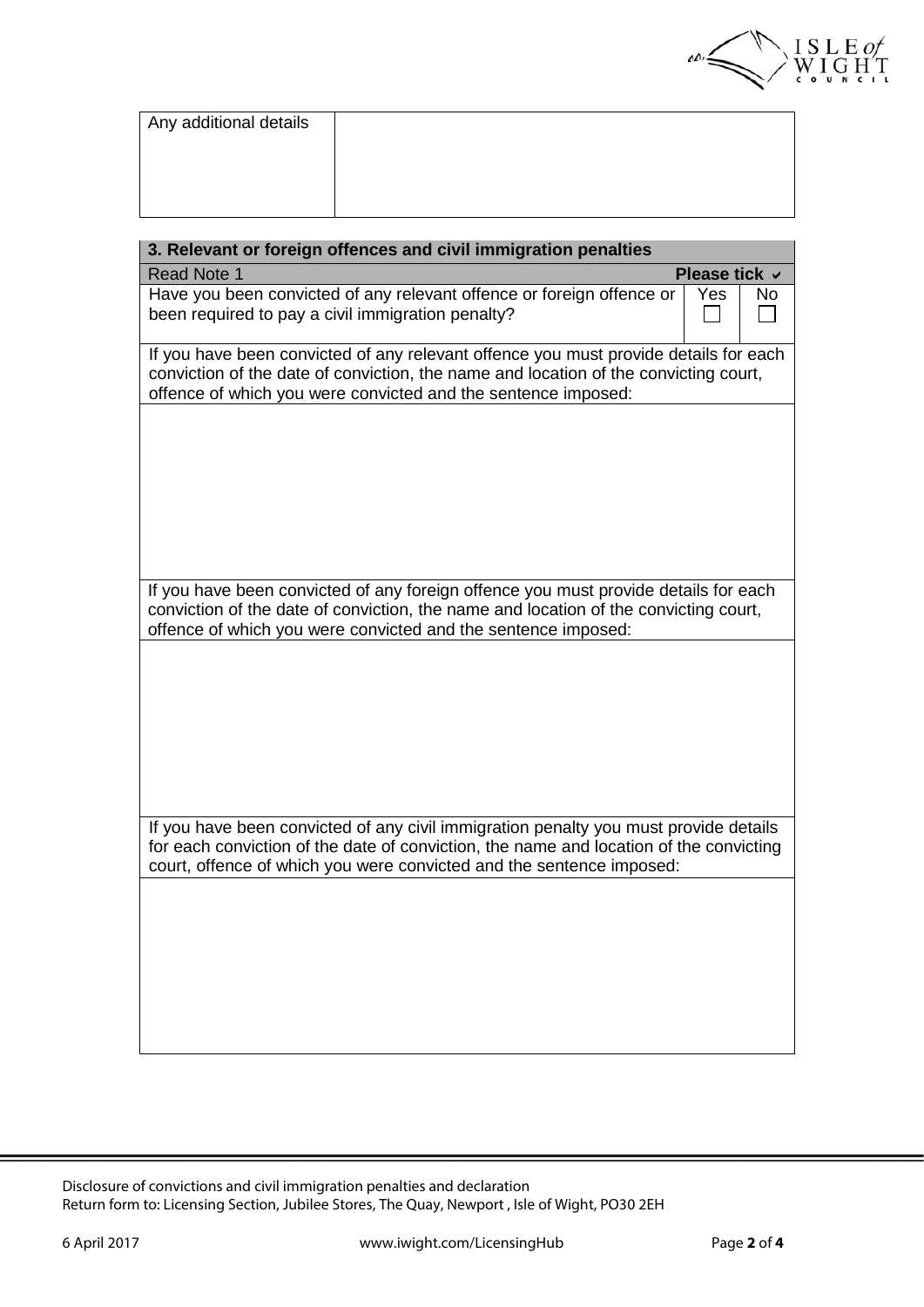

| 4. Declaration                                                                                                                                                                                                                                                                                                                                                                                                                                                                          |  |             |  |  |  |  |
|-----------------------------------------------------------------------------------------------------------------------------------------------------------------------------------------------------------------------------------------------------------------------------------------------------------------------------------------------------------------------------------------------------------------------------------------------------------------------------------------|--|-------------|--|--|--|--|
| I declare that I have not been convicted of any relevant offence or any foreign<br>offence or been required to pay a civil immigration penalty                                                                                                                                                                                                                                                                                                                                          |  |             |  |  |  |  |
| <b>SIGNATURE</b>                                                                                                                                                                                                                                                                                                                                                                                                                                                                        |  | <b>DATE</b> |  |  |  |  |
| 5. Declaration                                                                                                                                                                                                                                                                                                                                                                                                                                                                          |  |             |  |  |  |  |
| The information contained in this form is correct to the best of my knowledge<br>and belief.                                                                                                                                                                                                                                                                                                                                                                                            |  |             |  |  |  |  |
| It is an offence knowingly or recklessly to make a false statement in or in connection<br>with an application for the grant or renewal of a personal licence. A person is to be<br>treated as making a false statement if he produces, furnishes, signs or otherwise<br>makes use of a document that contains a false statement. To do so could result in<br>prosecution and a fine of any amount. It is an offence under section 24B of the<br>Immigration Act 1971 to work illegally. |  |             |  |  |  |  |
| <b>SIGNATURE</b>                                                                                                                                                                                                                                                                                                                                                                                                                                                                        |  | <b>DATE</b> |  |  |  |  |